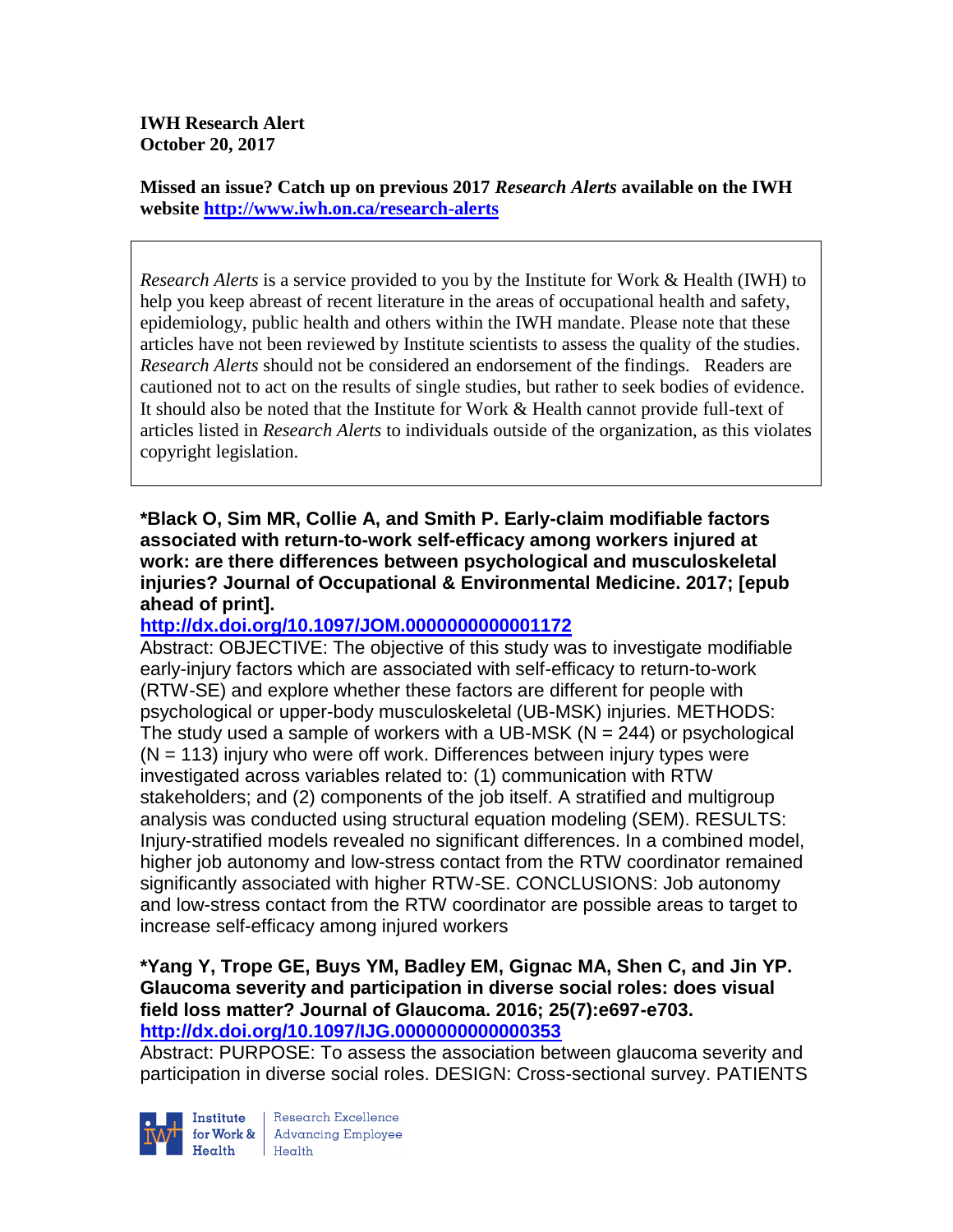AND METHODS: Individuals with glaucoma, 50+, with visual acuity in the better eye >20/50 were enrolled. They were classified into 3 groups based on visual field loss in the better eye: mild [mean deviation (MD)>-6 dB], moderate (MD, -6 to -12 dB), and severe (MD<-12 dB). The validated Social Role Participation Questionnaire assessed respondents' perceptions of the importance, difficulty, and satisfaction with participation in 11 social role domains (eg, community events, travel). Differences between groups were examined using multivariate linear regression analyses. RESULTS: A total of 118 participants (52% female) were included: 60 mild, 29 moderate, and 29 severe. All social role domains were rated as important by all participants except for education and employment. Women (P<0.01), those with a partner (P<0.01), and those who were less depressed (P=0.03) reported higher scores of perceived importance of participating in social activities. Compared with those with mild glaucoma, individuals with severe glaucoma reported significantly more difficulty participating in community/religious/cultural events (P<0.01), travelling (P<0.01), and relationships with family members  $(P=0.01)$ . They also reported less satisfaction with travelling (P=0.01) and social events (P=0.04). CONCLUSIONS: Participation in diverse social roles is valued by individuals with glaucoma. Severe visual field loss impedes involvement in and satisfaction with activities in community/religious/cultural events, travelling, and relationships with family members. Appropriate community and targeted interventions are needed to allow people with severe glaucoma to maintain active social participation-a key component to successful aging

### **Adeline A and Delattre E. Some microeconometric evidence on the relationship between health and income. Health Economics Review. 2017; 7(1):27.**

**<http://dx.doi.org/10.1186/s13561-017-0163-5>[open access]**

Abstract: This paper examines the association between income, income inequalities and health inequalities in Europe. The contribution of this paper is to study different hypotheses linking self-perceived health status and income, allowing for the identification of different mechanisms in income-related health inequalities. Using data from the Survey of Health, Ageing and Retirement in Europe (15 countries), we take the advantage of the cross-sectional and longitudinal nature of this rich database to make robust results. The analyses (coefficient estimates as well as average marginal effects) strongly support two hypotheses by showing that (i) income has a positive and concave effect on health (Absolute Income Hypothesis); (ii) income inequalities in a country affect all members in a society (strong version of the Income Inequality Hypothesis). However, our study suggests that, when considering the position of the individual in the income distribution, as well as the interaction between income inequalities and these rankings, one cannot identify individuals the most affected by income inequalities (which should be the least well-off in a society according to the weak version of the Income Inequality Hypothesis). Finally, the robustness of this study is emphasized when implementing a generalized ordered probit to consider the

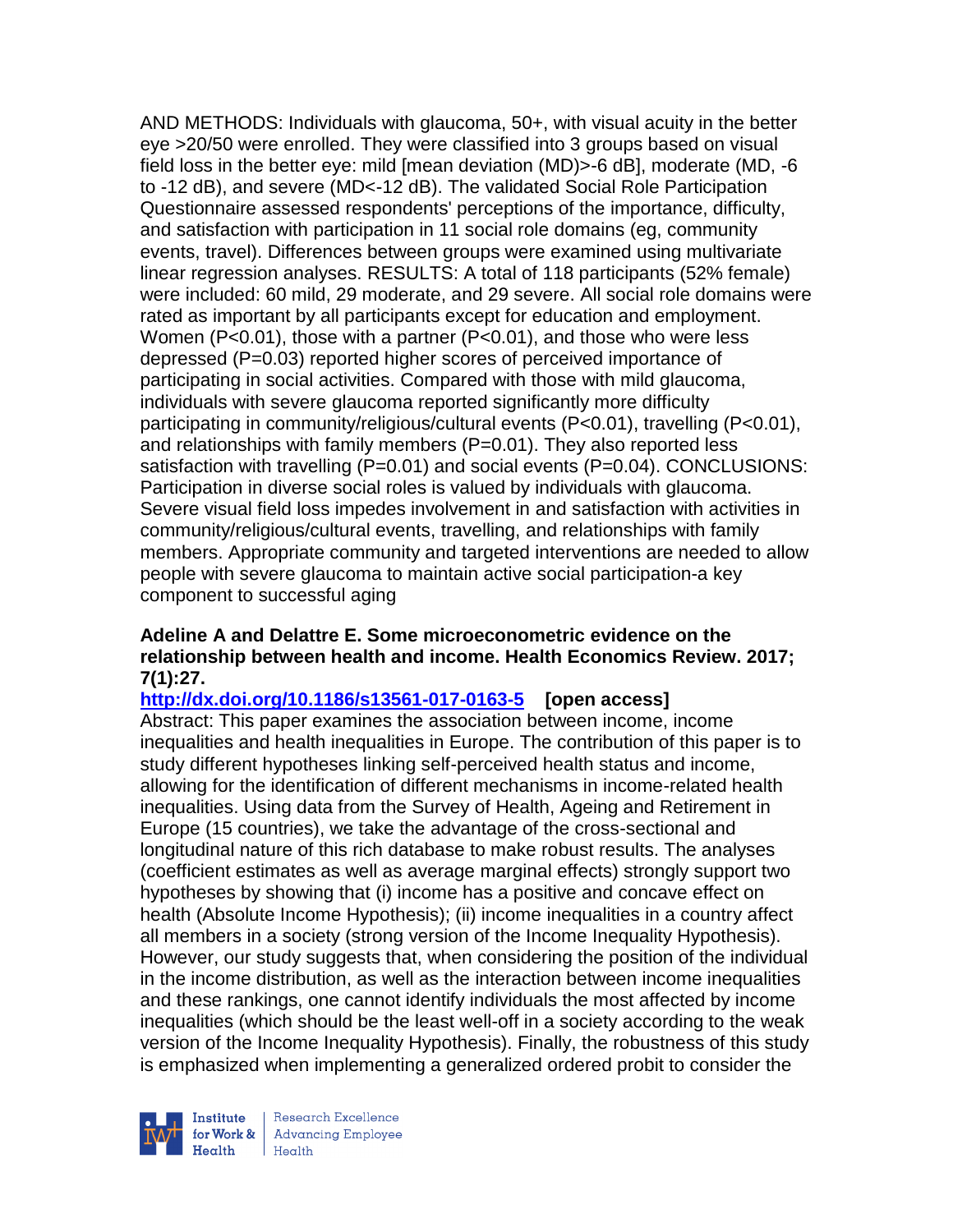subjective nature of the self-perceived health status to avoid the traps encountered in previous studies

**Van Aerden K, Gadeyne S, and Vanroelen C. Is any job better than no job at all? Studying the relations between employment types, unemployment and subjective health in Belgium. Archives of Public Health. 2017; 75:55. <http://dx.doi.org/10.1186/s13690-017-0225-5>[open access]** Abstract: BACKGROUND: This study focuses on the health impact of the labour market position, since recent research indicates that exposure to both unemployment and precarious employment causes serious harm to people's health and well-being. An overview of general and mental health associations of different labour market positions in Belgium is provided. A distinction is made between employment and unemployment and in addition between different types of jobs among the employed, taking into account the quality of employment. Given the fact that precarious labour market positions tend to coincide with a precarious social environment, the latter is taken into consideration by including the composition and material living conditions of the household and the presence of social support. METHODS: Belgian data from the 1st Generations and Gender Survey are used. A Latent Class Cluster Analysis is performed to construct a typology of labour market positions that includes four different types of waged employment: standard jobs, instrumental jobs, precarious jobs and portfolio jobs, as well as self-employment and unemployment. Then, binary logistic regression analyses are performed in order to relate this typology to health, controlling for household situation and social support. Two health outcomes are included: selfperceived general health (good versus fair/bad) and self-rated mental health (good versus bad, based on 7 items from the Center for Epidemiologic Studies Depression Scale). RESULTS: Two labour market positions are consistently related to poor general and mental health in Belgium: unemployment and the precarious job type. The rather small gap in general and mental health between both labour market positions emphasises the importance of employment quality for the health and well-being of individuals in waged employment. Controlling for the household level context and social support illustrates that part of the reported health associations can be explained by the precarious social environment of individuals in unfavourable labour market positions. CONCLUSIONS: The results from this study confirm that the labour market position and social environment of individuals are important health determinants in Belgium

### **Alla K, Hall WD, Whiteford HA, Head BW, and Meurk CS. How do we define the policy impact of public health research? A systematic review. Health Research Policy and Systems. 2017; 15(1):84.**

**<http://dx.doi.org/10.1186/s12961-017-0247-z>[open access]**

Abstract: BACKGROUND: In order to understand and measure the policy impact of research we need a definition of research impact that is suited to the task. This article systematically reviewed both peer-reviewed and grey literature for definitions of research impact to develop a definition of research impact that can

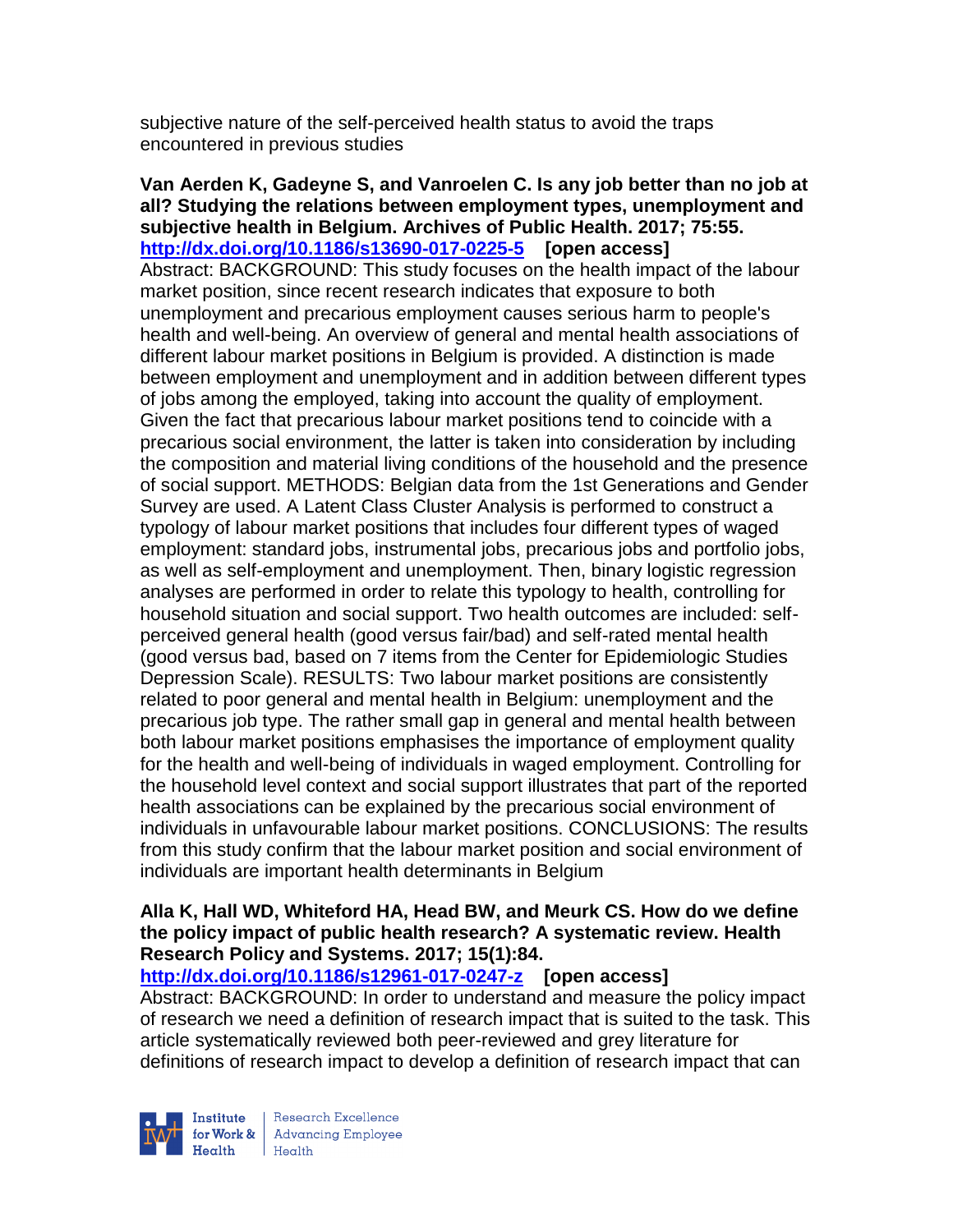be used to investigate how public health research influences policy. METHOD: Keyword searches of the electronic databases Web of Science, ProQuest, PubMed, EMBASE, CINAHL, Informit, PsycINFO, The Cochrane Database of Systematic Reviews and Google Scholar were conducted between August 2015 and April 2016. Keywords included 'definition' and 'policy' and 'research impact' or 'research evidence'. The search terms 'health', public health' or 'mental health' and 'knowledge transfer' or 'research translation' were used to focus the search on relevant health discipline approaches. Studies included in the review described processes, theories or frameworks associated with public health, health services or mental health policy. RESULTS: We identified 108 definitions in 83 publications. The key findings were that literature on research impact is growing, but only 23% of peer-reviewed publications on the topic explicitly defined the term and that the majority (76%) of definitions were derived from research organisations and funding institutions. We identified four main types of definition, namely (1) definitions that conceptualise research impacts in terms of positive changes or effects that evidence can bring about when transferred into policies (example Research Excellence Framework definition), (2) definitions that interpret research impacts as measurable outcomes (Research Councils UK), and (3) bibliometric and (4) use-based definitions. We identified four constructs underpinning these definitions that related to concepts of contribution, change, avenues and levels of impact. CONCLUSION: The dominance of bureaucratic definitions, the tendency to discuss but not define the concept of research impact, and the heterogeneity of definitions confirm the need for conceptual clarity in this area. We propose a working definition of research impact that can be used in a range of health policy contexts

#### **Andersen A, Stahl C, Anderzen I, Kristiansson P, and Larsson K. Positive experiences of a vocational rehabilitation intervention for individuals on long-term sick leave, the Dirigo project: a qualitative study. BMC Public Health. 2017; 17(1):790.**

### **<http://dx.doi.org/10.1186/s12889-017-4804-8>[open access]**

Abstract: BACKGROUND: The process of returning to work after long-term sick leave can sometimes be complex. Many factors, (e.g. cooperation between different authorities and the individual as well as individual factors such as health, emotional well-being and self-efficacy) may have an impact on an individual's ability to work. The aim of this study was to investigate clients' experiences with an individually tailored vocational rehabilitation, the Dirigo project, and encounters with professionals working on it. The Dirigo project was based on collaboration between rehabilitation authorities, individually tailored interventions and a motivational interviewing approach. METHODS: A descriptive qualitative design was used with data collected through interviews. Fourteen individuals on long-term sick leave took part in individual semi-structured interviews. The interviews were analysed using content analysis. RESULTS: The analysis showed overall positive experience of methods and encounters with professionals in a vocational rehabilitation project. The positive experiences were

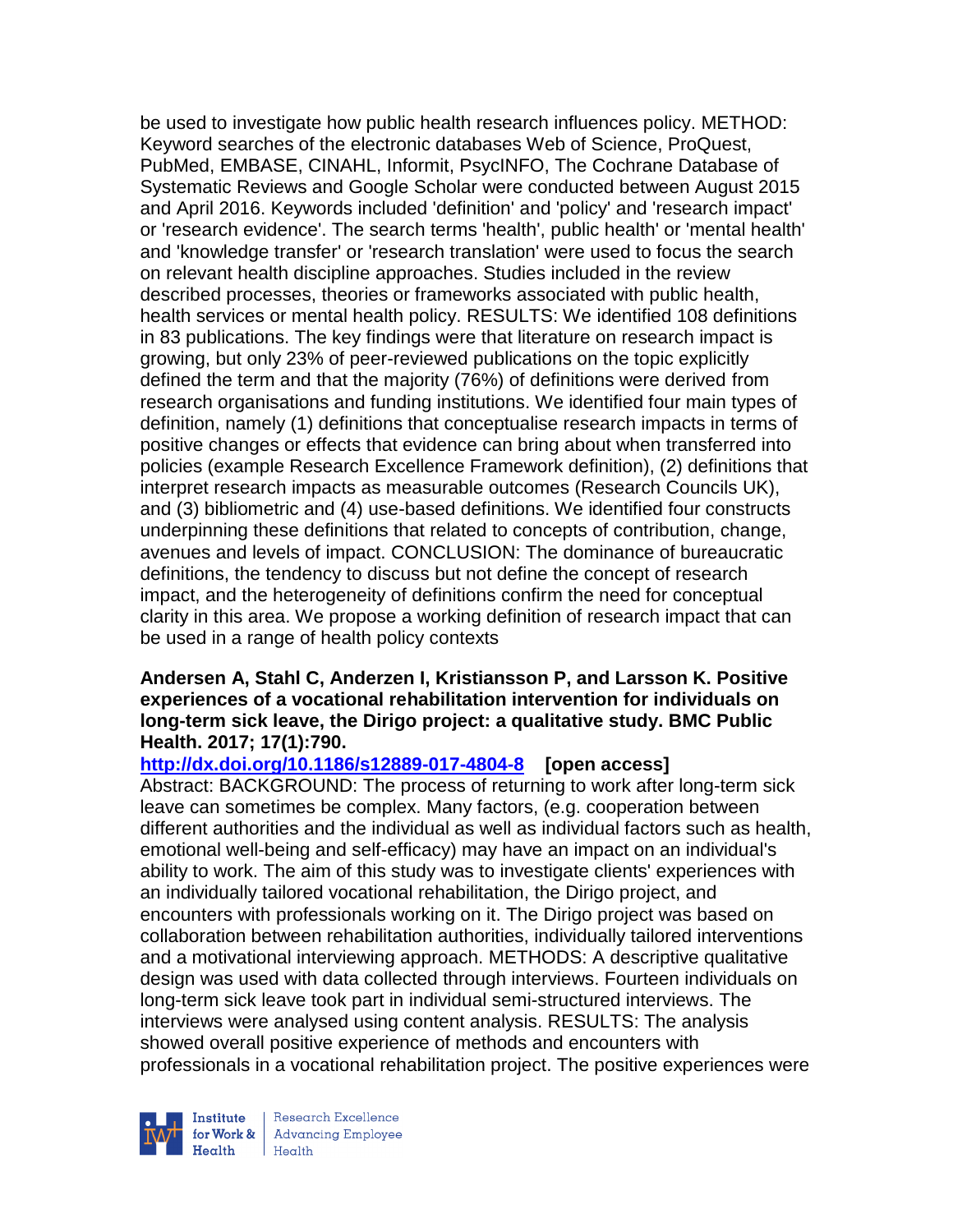based on four key factors: 1. Opportunities for receiving various dimensions of support. 2. Good overall treatment by the professionals. 3. Satisfaction with the working methods of the project, and 4. Opportunities for personal development. CONCLUSIONS: The main result showed that the clients had an overall positive experience of a vocational rehabilitation project and encounters with professionals who used motivational interviewing as a communication method. The overall positive experience indicated that their interactions with the different professionals may have affected their self-efficacy in general and in relation to transition to work. The knowledge is essential for the professionals working in the area of vocational rehabilitation. However, vocational rehabilitation interventions also need a societal approach to be able to offer clients opportunities for job training and real jobs

**Bronchetti ET and Mcinerney M. Does increased access to health insurance impact claims for workers' compensation? Evidence from Massachusetts health care reform. Upjohn Institute working paper 17-277. Kalamazoo, MI: W.E. Upjohn Institute for Employment Research; 2017. <http://dx.doi.org/10.17848/wp17-277>**

### **Buttorff C, Trujillo AJ, Castillo R, Vecino-Ortiz AI, and Anderson GF. The impact of practice guidelines on opioid utilization for injured workers. American Journal of Industrial Medicine. 2017; [epub ahead of print]. <http://dx.doi.org/10.1002/ajim.22779>**

Abstract: BACKGROUND: Opioid use is rising in the US and may cause special problems in workers compensation cases, including addiction and preventing a return to work after an injury. OBJECTIVE: This study evaluates a physician-level intervention to curb opioid usage. An insurer identified patients with out-ofguideline opioid utilization and called the prescribing physician to discuss the patient's treatment protocol. RESEARCH DESIGN: This study uses a differences-in-differences study design with a propensity-score-matched control group. Medical and pharmaceutical claims data from 2005 to 2011 were used for analyses. RESULTS: Following the intervention, the use of opioids increased for the intervention group and there is little impact on medical spending. CONCLUSIONS: Counseling physicians about patients with high opioid utilization may focus more attention on their care, but did not impact short-term outcomes. More robust interventions may be needed to manage opioid use. PERSPECTIVE: While the increasing use of opioids is of growing concern around the world, curbing the utilization of these powerfully addictive narcotics has proved elusive. This study examines a prescribing guidelines intervention designed to reduce the prescription of opioids following an injury. The study finds that there was little change in the opioid utilization after the intervention, suggesting interventions along other parts of the prescribing pathway may be needed

# **Celik S, Celik K, Dirimese E, Tasdemir N, Arik T, and Buyukkara I. Determination of pain in musculoskeletal system reported by office**



Institute Research Excellence<br>for Work & Advancing Employee<br>Health Health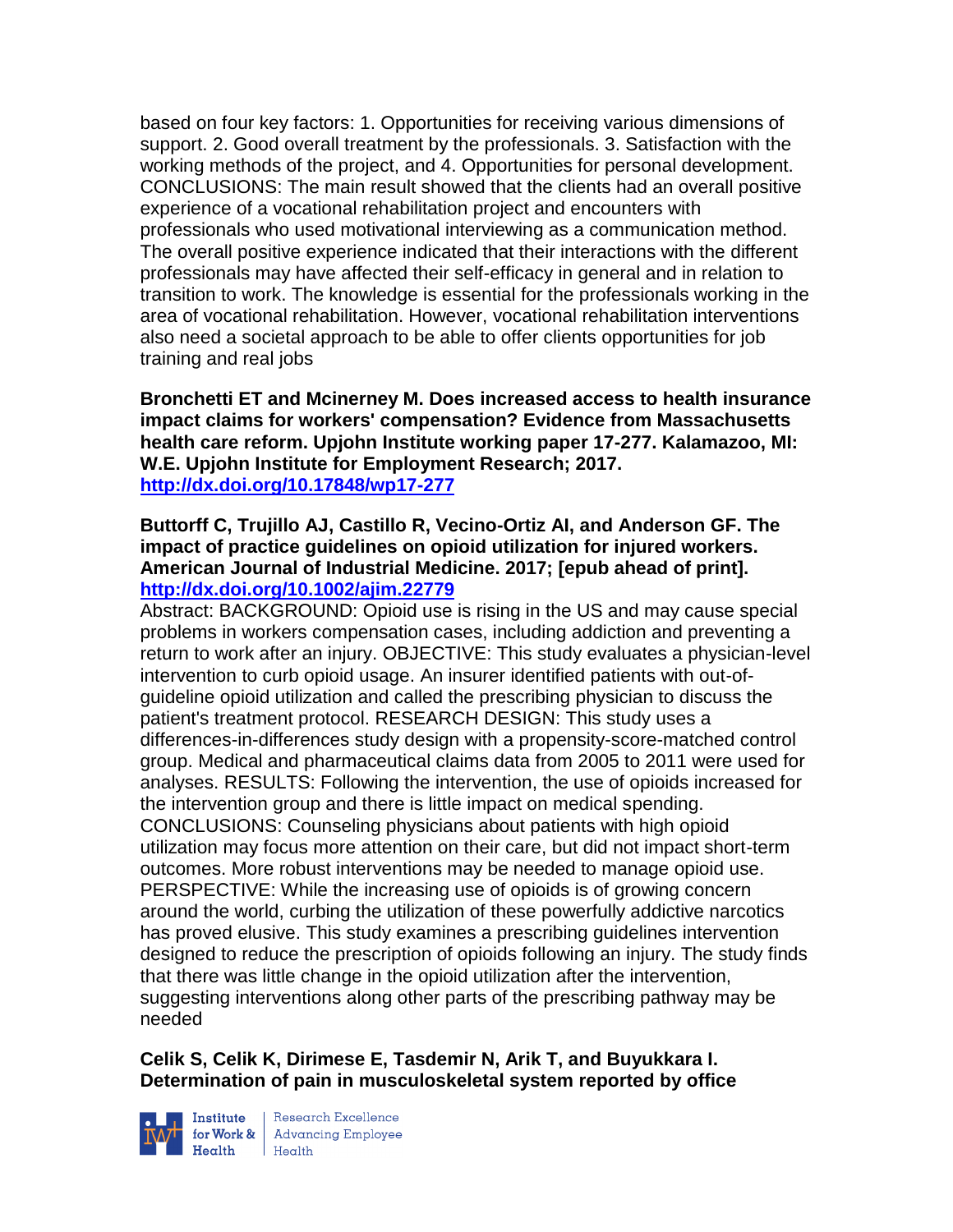### **workers and the pain risk factors. International Journal of Occupational & Environmental Health. 2017; 31(1):91-111.**

**<http://dx.doi.org/10.13075/ijomeh.1896.00901>[open access]** Abstract: OBJECTIVES: This research was conducted as a cross-sectional descriptive study aimed at determining the existence of pain in the musculoskeletal system among office workers and the reasons for it. MATERIAL AND METHODS: The sample consisted of 528 office workers. Collection of data was achieved using a questionnaire prepared by the researchers in line with information from the literature. RESULTS: The male and female office workers most frequently complained of pain in the lower back (55.1%), neck (52.5%) and back (53%). It was seen that out of the variables relating to the work environment, those which had the most significant effect on muscular-skeletal system pain were sitting at the desk for a long time without a break, working sitting on a chair that supported only the lumbar area and the arms, having the computer mouse at a distance from the keyboard, having the head inclined at 45 degrees when working, working holding both forearms above the level of the desk, not taking exercise in daily life, and having a moderate or extremely stressful workplace (p < 0.05). CONCLUSIONS: The conclusion has been reached in this study that in order for office workers not to suffer musculoskeletal system pain, it is very important that the working environment should be ergonomically arranged and that various measures should be taken to ensure healthy life behavior. Int J Occup Med Environ Health 2018;31(1)

# **Farnacio Y, Pratt ME, Marshall EG, and Graber JM. Are workplace psychosocial factors associated with work-related injury in the US workforce? National health interview survey, 2010. Journal of Occupational & Environmental Medicine. 2017; 59(10):e164-e171.**

# **<http://dx.doi.org/10.1097/JOM.0000000000001143>**

Abstract: INTRODUCTION: Psychosocial hazards in the workplace may adversely impact occupational and general health, including injury risk. METHODS: Among 16,417 adult workers in the 2010 National Health Interview Survey Occupational Health Supplement, weighted prevalence estimates were calculated for work-related injuries (WRI) and any injuries. The association between injury and psychosocial occupational hazards (job insecurity, workfamily imbalance, hostile work environment) was assessed adjusting for sociodemographic and occupational factors. RESULTS: WRI prevalence was 0.65% (n = 99); any injury prevalence was 2.46% (n = 427). In multivariable models job insecurity, work-family imbalance, and hostile work environment were each positively associated with WRI prevalence (odds ratio [OR]: 1.60, 95% CI: 0.97-2.65; OR: 1.69, 95% CI 0.96-2.89; and 2.01, 95% CI 0.94-4.33, respectively). CONCLUSIONS: Stressful working conditions may contribute to injuries. There is need for ongoing surveillance of occupational psychosocial risk factors and further study of their relationship with injury



| Research Excellence for Work & Advancing Employee  $H_{\text{eath}}$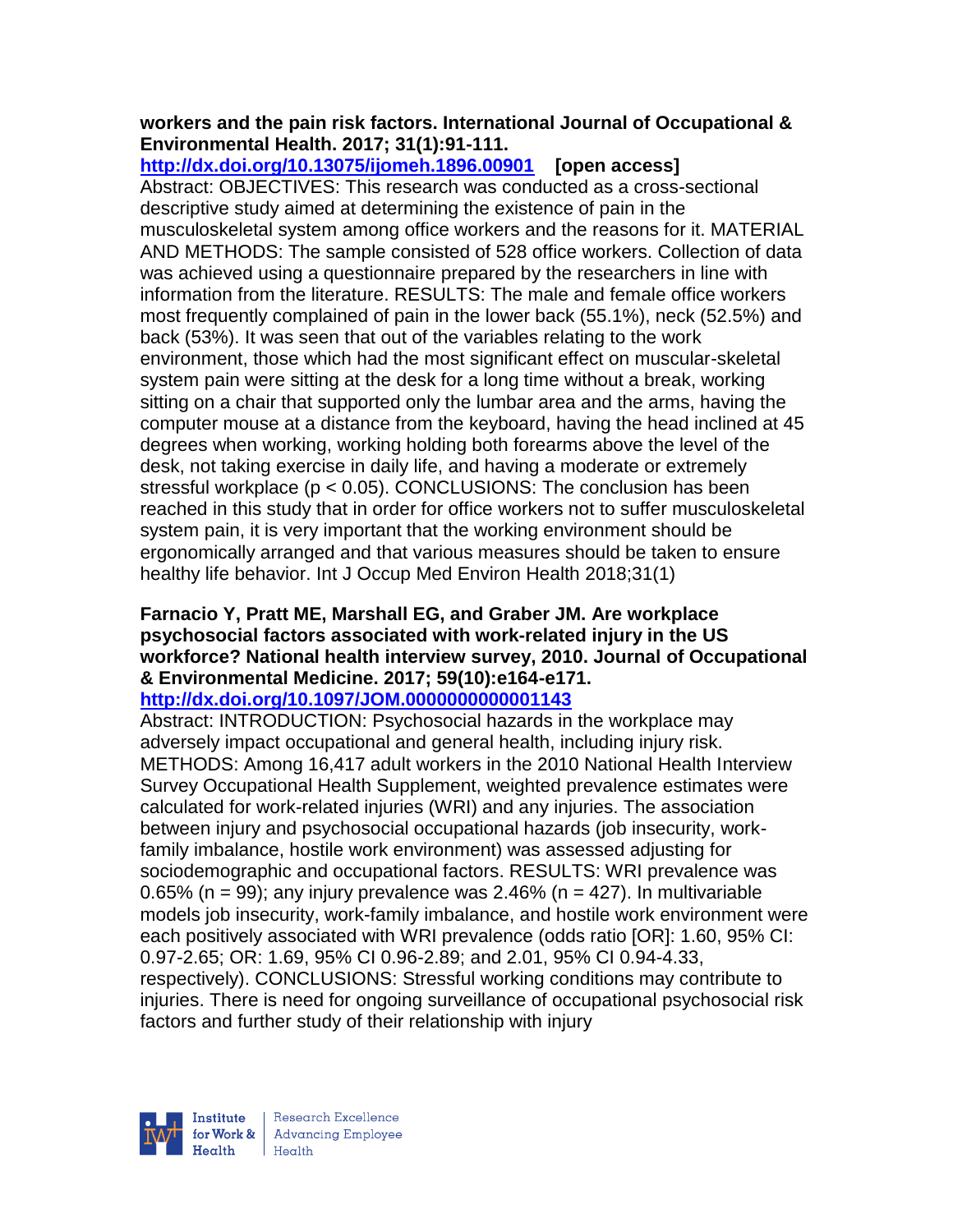**Gellatly G and Richards E. Recent developments in the Canadian economy: Fall 2017. Economic Insights. 2017; 075:1-9. <http://www.statcan.gc.ca/pub/11-626-x/11-626-x2017075-eng.pdf>**

**Glass LS, Blink RC, Bean M, Erdil M, Rosenthal JA, and Taylor T. Utilization review in worker's compensation: current status and opportunities for improvement. Journal of Occupational & Environmental Medicine. 2017; 59(10):1024-1026.** 

**<http://dx.doi.org/10.1097/JOM.0000000000001150>**

### **Gonzalez-Ramirez C, Montanero-Fernandez J, and Peral-Pacheco D. A multifactorial study on duration of temporary disabilities in Spain. Archives of Environmental & Occupational Health. 2017; 72(6):328-335. <http://dx.doi.org/10.1080/19338244.2016.1246410>**

Abstract: The extreme variability of temporary disability duration has a deep effect in public health. We tried to understand what factors duration of disability depends on. Through cohort study with data of temporary disabilities collected by Ibermutuamur from 2008 to 2012, we used statistical multivariate methods. The most reliable and convenient algorithm to predict duration was a categorical classification tree that distinguished between brief and long disabilities, taking into account both medical-biological and socioeconomic factors. The influence of socioeconomic factors in the disability process made numeric predictive models not accurate enough. Some of these socioeconomic factors were isolated and their influences were quantified. In particular, the one we named factor unemployment could explain a huge increase in duration for certain common diagnoses such as anxiety, low back pain, headache, and depression

# **Gray SE and Collie A. The nature and burden of occupational injury among first responder occupations: a retrospective cohort study in Australian workers. Injury. 2017; [epub ahead of print].**

# **<http://dx.doi.org/10.1016/j.injury.2017.09.019>**

Abstract: INTRODUCTION: Workers in first responder (FR) occupations are at heightened risk for workplace injury given their exposure to physical/psychological hazards. This study sought to (1) characterise the occupational risk of injury; (2) determine factors associated with injury; and (3) characterise the burden of injury-related disability in police, ambulance officers, fire/emergency workers, compared with other occupations. METHODS: A retrospective cohort of 2,439,624 claims occurring between July 2003 and June 2012 was extracted from the Australian National Dataset for Compensation-Based Statistics. Cases aged 16-75 years working 1-100 pre-injury hours per week were included. Regression models estimated risk of making a workers' compensation (WC) claim by age, gender, occupation and injury type. Injury burden was calculated using count and time loss, and statistically compared between groups. RESULTS: The risk of making a WC claim among FR occupations was more than 3 times higher than other occupations. Risk of claiming was highest among female FRs and those aged 35-44 years.



**Institute** Research Excellence<br> **for Work &** Advancing Employee<br> **Health** Health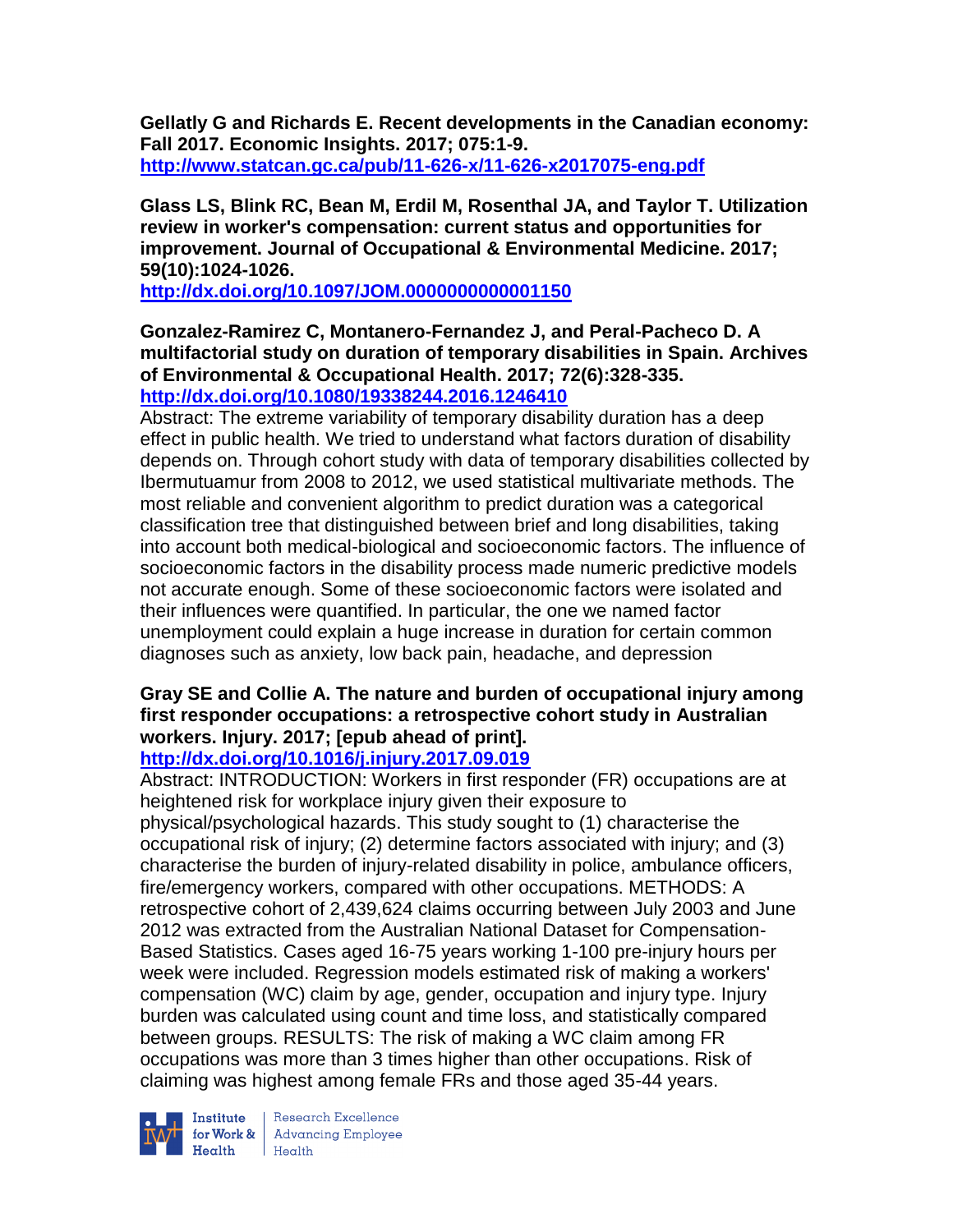Ambulance officers had the greatest risk of upper-body MSK injuries and fire and emergency workers the greatest risk of lower-body MSK injuries. The risk of mental health conditions was elevated for all FR occupations but highest among police officers. The total burden of injury (expressed as working weeks lost per 1000 workers) differed significantly between groups and was highest amongst police. DISCUSSION AND CONCLUSIONS: First responders record significantly higher rates of occupational injury claims than other occupations. Using a national population based dataset, this study demonstrates that not only are first responders exposed to significantly higher rates of occupational injury than all other occupations combined, but they experience differential injury patterns depending on their occupation. This suggests that among FR occupations injury prevention efforts should reflect these differences and be targeted to occupationspecific patterns of injury

### **Hakkarainen P, Sund R, Arffman M, Koski S, Hanninen V, Moilanen L, and Rasanen K. Working people with type 1 diabetes in the Finnish population. BMC Public Health. 2017; 17(1):805.**

**<http://dx.doi.org/10.1186/s12889-017-4723-8>[open access]** Abstract: BACKGROUND: The incidence of type 1 diabetes is increasing worldwide. Since so little is known about work life of individuals with type 1 diabetes, we examined incidence and prevalence trends of type 1 diabetes among working-aged Finns. We also investigated the employment rate and how workers with type 1 diabetes perceive their health and work ability, and their intended retirement age. METHODS: We analyzed changes in the incidence, prevalence, and employment rate using nationwide multi-register-based FinDM data, and estimated a Self-Rated Health, Work Ability Score, and inquired about retirement intentions of 767 working individuals with type 1 diabetes in a crosssectional survey. All estimates were compared to the corresponding data of the Finnish general population. RESULTS: The average annual age-standardized incidence rate of type 1 diabetes among men aged 18-39 was 29 per 100,000/year; the incidence rate has increased by 33% from 1992 to 2007. Among women, the incidence remained at 16 per 100,000/year. Among workingaged (18-64) people, the age-standardized prevalence of type 1 diabetes increased by 39% among women and 33% among men. Two out of every three working aged individuals with type 1 diabetes were in the labor force; this is about 10% lower than in the Finnish population. The average age-standardized employment rate among those individuals with type 1 diabetes belonging to the labor force was 82%, compared to 84% in the general population. Working individuals with type 1 diabetes rated their health and work ability as being slightly lower than the general working population, but nonetheless, there were no significant differences in retirement intentions. CONCLUSIONS: Between 1992 and 2007, the number of working-aged people and workers with type 1 diabetes increased by 35%. Most workers with type 1 diabetes manage as well at work as the general population. Special attention should be paid to workers with

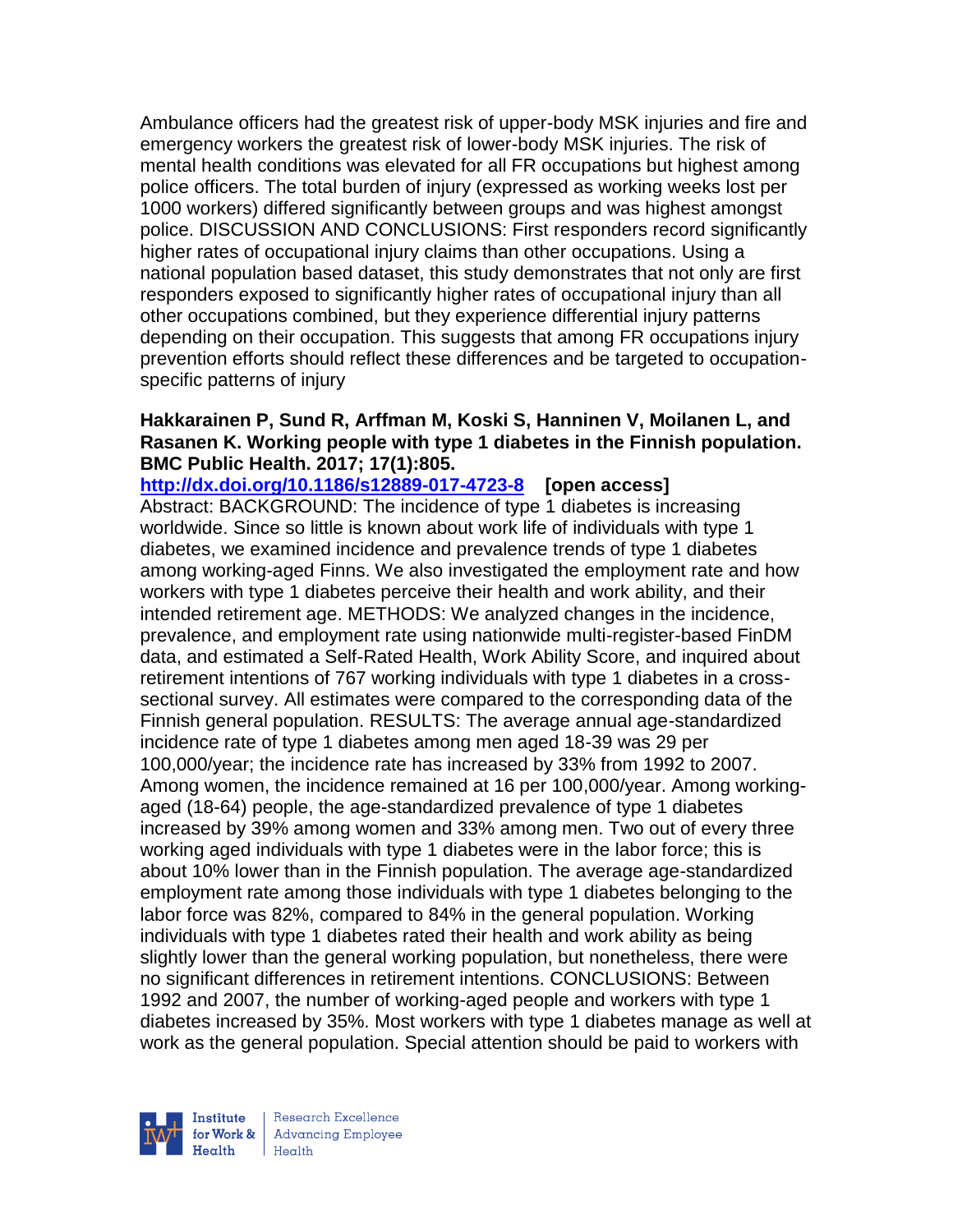type 1 diabetes when they are diagnosed and/or report moderate or poor work ability

### **Nghiem SH and Connelly LB. Convergence and determinants of health expenditures in OECD countries. Health Economics Review. 2017; 7(1):29. <http://dx.doi.org/10.1186/s13561-017-0164-4>[open access]**

Abstract: This study examines the trend and determinants of health expenditures in OECD countries over the 1975-2004 period. Based on recent developments in the economic growth literature we propose and test the hypothesis that health care expenditures in countries of similar economic development level may converge. We hypothesise that the main drivers for growth in health care costs include: aging population, technological progress and health insurance. The results reveal no evidence that health expenditures among OECD countries converge. Nevertheless, there is evidence of convergence among three subgroups of countries. We found that the main driver of health expenditure is technological progress. Our results also suggest that health care is a (national) necessity, not a luxury good as some other studies in this field have found

#### **Nieuwenhuijsen K, Schoutens AMC, Frings-Dresen MHW, and Sluiter JK. Evaluation of a randomized controlled trial on the effect on return to work with coaching combined with light therapy and pulsed electromagnetic field therapy for workers with work-related chronic stress. BMC Public Health. 2017; 17(1):761.**

**<http://dx.doi.org/10.1186/s12889-017-4720-y>[open access]**

Abstract: BACKGROUND: Chronic work-related stress is quite prevalent in the working population and is in some cases accompanied by long-term sick leave. These stress complaints highly impact employees and are costly due to lost productivity and medical expenses. A new treatment platform with light therapy plus Pulsed Electro Magnetic Fields (PEMF) in combination with coaching was used to assess whether more positive effects on return to work, stress, workrelated fatigue, and quality of life could be induced compared to coaching alone. METHODS: A placebo-controlled trial was executed after inclusion of 96 workers, aged 18-65 with work-related chronic stress complaints and who were on sick leave (either part-time or full-time). Participants were divided into three arms at random. Group 1 ( $n = 28$ ) received the treatment and coaching (Intervention group), group 2 ( $n = 28$ ) received the treatment with the device turned off and coaching (Placebo group) and group 3 (n = 28) received coaching only (Control group). The data were collected at baseline, and after 6, 12 and 24 weeks. The primary outcome was % return to work, and secondary outcomes were workrelated fatigue (emotional exhaustion and need for recovery after work), stress (distress and hair cortisol), and quality of life (SF-36 dimensions: vitality, emotional role limitation, and social functioning). RESULTS: Eighty-four workers completed all measurements, 28 in each group. All groups improved significantly over time in the level of return to work, as well as on all secondary outcomes. No statistical differences between the three groups were found either on the primary

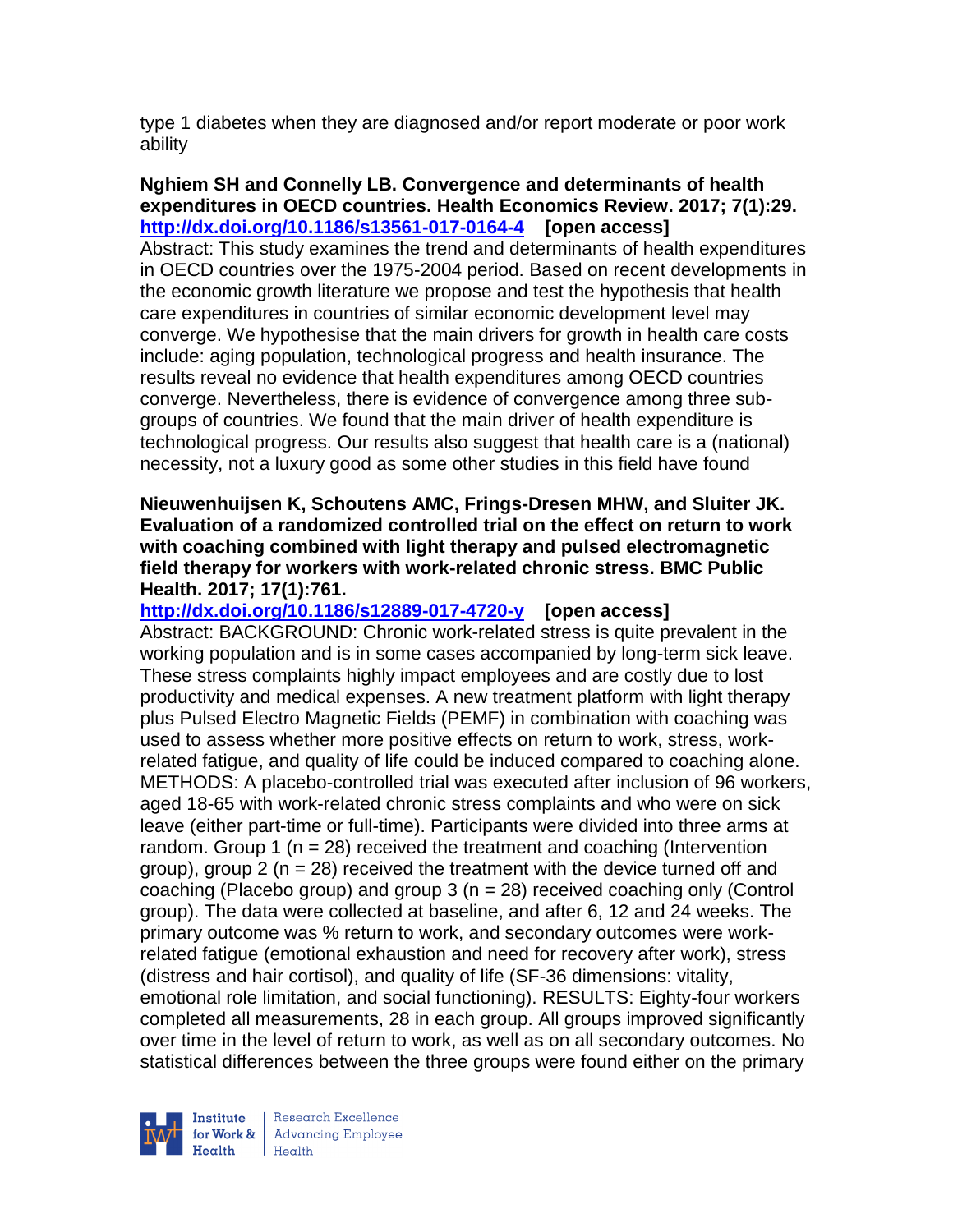outcome or on any of the secondary outcomes. CONCLUSIONS: Light therapy with Pulsed Electro Magnetic Fields PEMF therapy has no additional effect on return to work, stress, fatigue, and quality of live compared to coaching alone. TRIAL REGISTRATION: NTR4794 , registration date: 18-sep-2014

#### **Olofsson T, Petersson IF, Eriksson JK, Englund M, Nilsson JA, Geborek P, Jacobsson LTH, Askling J, and Neovius M. Predictors of work disability after start of anti-TNF therapy in a national cohort of Swedish patients with rheumatoid arthritis: does early anti-TNF therapy bring patients back to work? Annals of the Rheumatic Diseases. 2017; 76(7):1245-1252. <http://dx.doi.org/10.1136/annrheumdis-2016-210239>**

Abstract: OBJECTIVES: To examine predictors of work ability gain and loss after anti-tumour necrosis factor (TNF) start, respectively, in working-age patients with rheumatoid arthritis (RA) with a special focus on disease duration. METHODS: Patients with RA, aged 19-62 years, starting their first TNF inhibitor 2006-2009 with full work ability (0 sick leave/disability pension days during 3 months before bio-start; n=1048) or no work ability (90 days; n=753) were identified in the Swedish biologics register (Anti-Rheumatic Treatment In Sweden, ARTIS) and sick leave/disability pension days retrieved from the Social Insurance Agency. Outcome was defined as work ability gain >/=50% for patients without work ability at bio-start and work ability loss >/=50% for patients with full work ability, and survival analyses conducted. Baseline predictors including disease duration, age, sex, education level, employment, Health Assessment Questionnaire, Disease Activity Score 28 and relevant comorbidities were estimated using Cox regression. RESULTS: During 3 years after anti-TNF start, the probability of regaining work ability for totally work-disabled patients was 35% for those with disease duration <5 years and 14% for disease duration >/=5 years (adjusted HR 2.1 (95% CI 1.4 to 3.2)). For patients with full work ability at bio-start, disease duration did not predict work ability loss. Baseline disability pension was also a strong predictor of work ability gain after treatment start. CONCLUSIONS: A substantial proportion of work-disabled patients with RA who start anti-TNF therapy regain work ability. Those initiating treatment within 5 years of symptom onset have a more than doubled 3-year probability of regaining work ability compared with later treatment starts. This effect seems largely due to the impact of disease duration on disability pension status

**Powell BJ, Stanick CF, Halko HM, Dorsey CN, Weiner BJ, Barwick MA, Damschroder LJ, Wensing M, Wolfenden L, and Lewis CC. Toward criteria for pragmatic measurement in implementation research and practice: a stakeholder-driven approach using concept mapping. Implementation Science. 2017; 12(1):118.**

**<http://dx.doi.org/10.1186/s13012-017-0649-x>[open access]** Abstract: BACKGROUND: Advancing implementation research and practice requires valid and reliable measures of implementation determinants, mechanisms, processes, strategies, and outcomes. However, researchers and



Research Excellence for Work & | Advancing Employee  $H_{\text{each}}$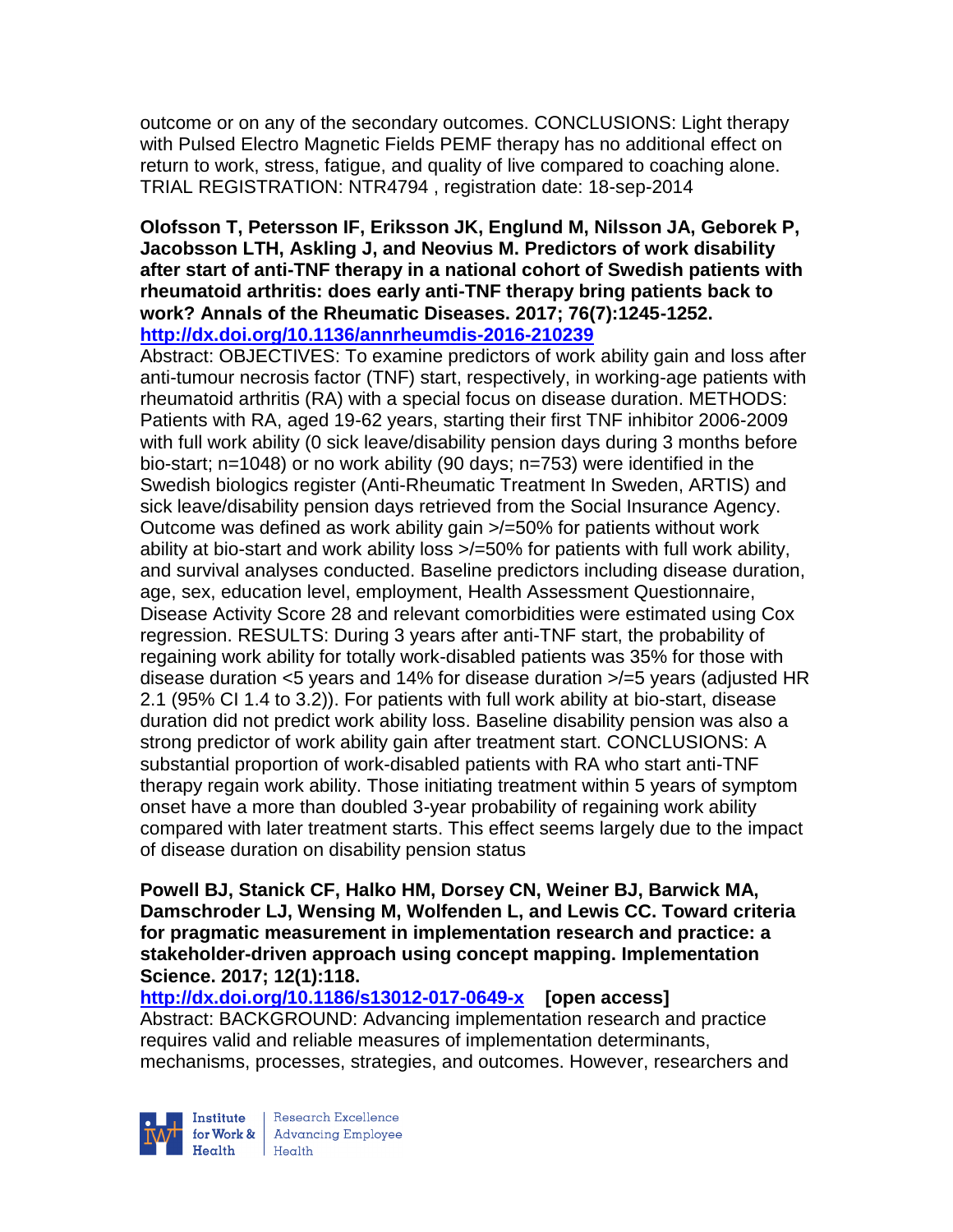implementation stakeholders are unlikely to use measures if they are not also pragmatic. The purpose of this study was to establish a stakeholder-driven conceptualization of the domains that comprise the pragmatic measure construct. It built upon a systematic review of the literature and semi-structured stakeholder interviews that generated 47 criteria for pragmatic measures, and aimed to further refine that set of criteria by identifying conceptually distinct categories of the pragmatic measure construct and providing quantitative ratings of the criteria's clarity and importance. METHODS: Twenty-four stakeholders with expertise in implementation practice completed a concept mapping activity wherein they organized the initial list of 47 criteria into conceptually distinct categories and rated their clarity and importance. Multidimensional scaling, hierarchical cluster analysis, and descriptive statistics were used to analyze the data. FINDINGS: The 47 criteria were meaningfully grouped into four distinct categories: (1) acceptable, (2) compatible, (3) easy, and (4) useful. Average ratings of clarity and importance at the category and individual criteria level will be presented. CONCLUSIONS: This study advances the field of implementation science and practice by providing clear and conceptually distinct domains of the pragmatic measure construct. Next steps will include a Delphi process to develop consensus on the most important criteria and the development of quantifiable pragmatic rating criteria that can be used to assess measures

### **Rantanen J, Lehtinen S, Valenti A, and Iavicoli S. A global survey on occupational health services in selected international commission on occupational health (ICOH) member countries. BMC Public Health. 2017; 17(1):787.**

### **<http://dx.doi.org/10.1186/s12889-017-4800-z>[open access]** Abstract: BACKGROUND: The United Nations General Assembly (UNGA), the International Labour Organization (ILO), the World Health Organization (WHO), the International Commission on Occupational Health (ICOH), and the European Union (EU) have encouraged countries to organize occupational health services (OHS) for all working people irrespective of the sector of economy, size of enterprise or mode of employment of the worker. The objective of this study was to survey the status of OHS in a sample of countries from all continents. METHODS: A questionnaire focusing on the main aspects of OHS was developed on the basis of ILO Convention No. 161 and several other questionnaire surveys used in various target groups of OHS. The questionnaire was sent to 58 key informants: ICOH National Secretaries. RESULTS: A total of 49 National Secretaries responded (response rate 84.5%), from countries that employ 70% of the total world labour force. The majority of the respondent countries, 67%, had drawn up an OHS policy and implement it with the help of national occupational safety and health (OSH) authorities, institutes of occupational health or respective bodies, universities, and professional associations. Multidisciplinary expert OHS resources were available in the majority (82%) of countries, but varied widely in quantitative terms. The average OHS coverage of workers was 24.8%, with wide variation between countries. In

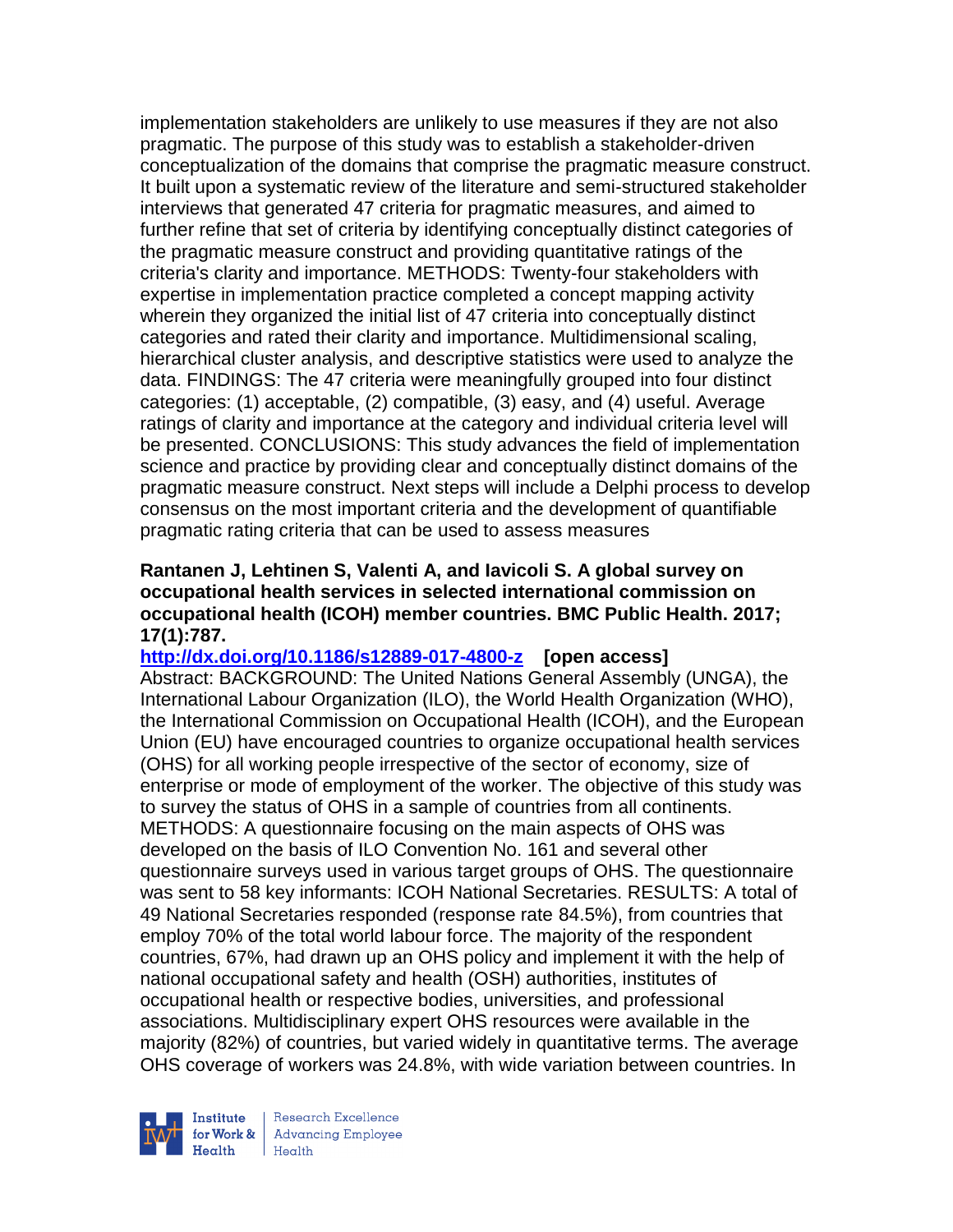over two thirds (69%) of the countries, the content of services was mixed, consisting of preventive and curative services, and in 29% preventive only. OHS financing was organized according to a mixed model among 63% and by employers only among 33% of the respondents. CONCLUSIONS: The majority of countries have drawn up policies, strategies and programmes for OHS. The infrastructures and institutional and human resources for the implementation of strategies, however, remain insufficient in the majority of countries (implementation gap). Qualitatively, the content and multidisciplinary nature of OHS corresponds to international guidance, but the coverage, comprehensiveness and content of services remain largely incomplete due to a lack of infrastructure and shortage of multiprofessional human resources (capacity gap). The estimated coverage of services in the study group was low; only a quarter of the total employed population (coverage gap)

### **Stevens ML, Lin CC, de Carvalho FA, Phan K, Koes B, and Maher CG. Advice for acute low back pain: a comparison of what research supports and what guidelines recommend. Spine Journal. 2017; 17(10):1537-1546. <http://dx.doi.org/10.1016/j.spinee.2017.05.030>**

Abstract: BACKGROUND: Advice is widely considered an effective treatment for acute low back pain (LBP); however, details on what and how to deliver this intervention is less clear. PURPOSE: We assessed and compared clinical trials that test advice for acute LBP with practice guidelines for their completeness of reporting and concordance on the content, method of delivery, and treatment regimen of advice interventions. DESIGN/SETTING: Systematic review. METHODS: Advice randomized controlled trials were identified through a systematic search. Guidelines were taken from recent overviews of guidelines for LBP. Completeness of reporting was assessed using the Template for Intervention Description and Replication checklist. Thematic analysis was used to characterize advice interventions into topics across the aspects of content, method of delivery, and regimen. Concordance between clinical trials and guidelines was assessed by comparing the number of trials that found a statistically significant treatment effect for an intervention that included a specific advice topic with the number of guidelines recommending that topic. RESULTS: The median (interquartile range) completeness of reporting for clinical trials and guidelines was 8 (7-9) and 3 (2-4) out of nine items on the Template for Intervention Description and Replication checklist, respectively. Guideline recommendations were discordant with clinical trials for 50% of the advice topics identified. CONCLUSION: Completeness of reporting was less than ideal for randomized controlled trials and extremely poor for guidelines. The recommendations made in guidelines of advice for acute LBP were often not concordant with the results of clinical trials. Taken together, these findings mean that the potential clinical value of advice interventions for patients with acute LBP is probably not being realized

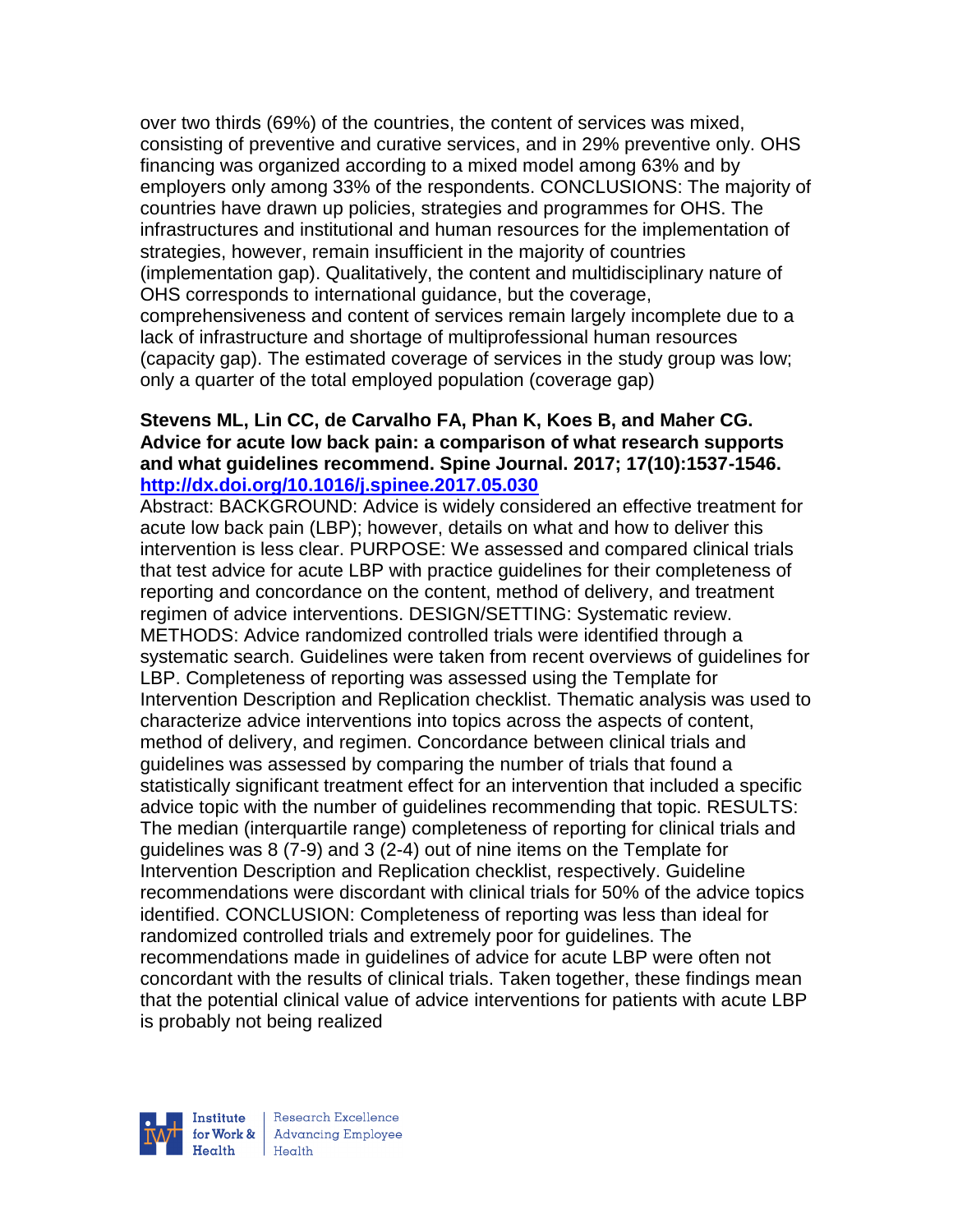#### **Tseli E, Grooten WJA, Stalnacke BM, Boersma K, Enthoven P, Gerdle B, and Ang BO. Predictors of multidisciplinary rehabilitation outcomes in patients with chronic musculoskeletal pain: protocol for a systematic review and meta-analysis. Systematic Reviews. 2017; 6(1):199. <http://dx.doi.org/10.1186/s13643-017-0598-0>[open access]**

Abstract: BACKGROUND: Chronic musculoskeletal pain is a major public health problem. Early prediction for optimal treatment results has received growing attention, but there is presently a lack of evidence regarding what information such proactive management should be based on. This study protocol, therefore, presents our planned systematic review and meta-analysis on important predictive factors for health and work-related outcomes following multidisciplinary rehabilitation (MDR) in patients with chronic musculoskeletal pain. METHODS: We aim to perform a synthesis of the available evidence together with a metaanalysis of published peer-reviewed original research that includes predictive factors preceding MDR. Included are prospective studies of adults with benign, chronic (> 3 months) musculoskeletal pain diagnoses who have taken part in MDR. In the studies, associations between personal and rehabilitation-based factors and the outcomes of interest are reported. Outcome domains are pain, physical functioning including health-related quality of life, and work ability with follow-ups of 6 months or more. We will use a broad, explorative approach to any presented predictive factors (demographic, symptoms-related, physical, psychosocial, work-related, and MDR-related) and these will be analyzed through (a) narrative synthesis for each outcome domain and (b) if sufficient studies are available, a quantitative synthesis in which variance-weighted pooled proportions will be computed using a random effects model for each outcome domain. The strength of the evidence will be evaluated using the Grading of Recommendations, Assessment, Development and Evaluation. DISCUSSION: The strength of this systematic review is that it aims for a meta-analysis of prospective cohort or randomized controlled studies by performing an extensive search of multiple databases, using an explorative study approach to predictive factors, rather than building on single predictor impact on the outcome or on predefined hypotheses. In this way, an overview of factors central to MDR outcome can be made and will help strengthen the evidence base and inform a wide readership including health care practitioners and policymakers. SYSTEMATIC REVIEW REGISTRATION: PROSPERO CRD42016025339

### **Valley MA and Stallones L. Effect of mindfulness-based stress reduction training on health care worker safety: a randomized waitlist controlled trial. Journal of Occupational & Environmental Medicine. 2017; 59(10):935-941. <http://dx.doi.org/10.1097/JOM.0000000000001090>**

Abstract: OBJECTIVE: The study assessed the impact of mindfulness training on occupational safety of hospital health care workers. METHODS: The study used a randomized waitlist-controlled trial design to test the effect of an 8-week mindfulness-based stress reduction (MBSR) course on self-reported health care worker safety outcomes, measured at baseline, postintervention, and 6 months